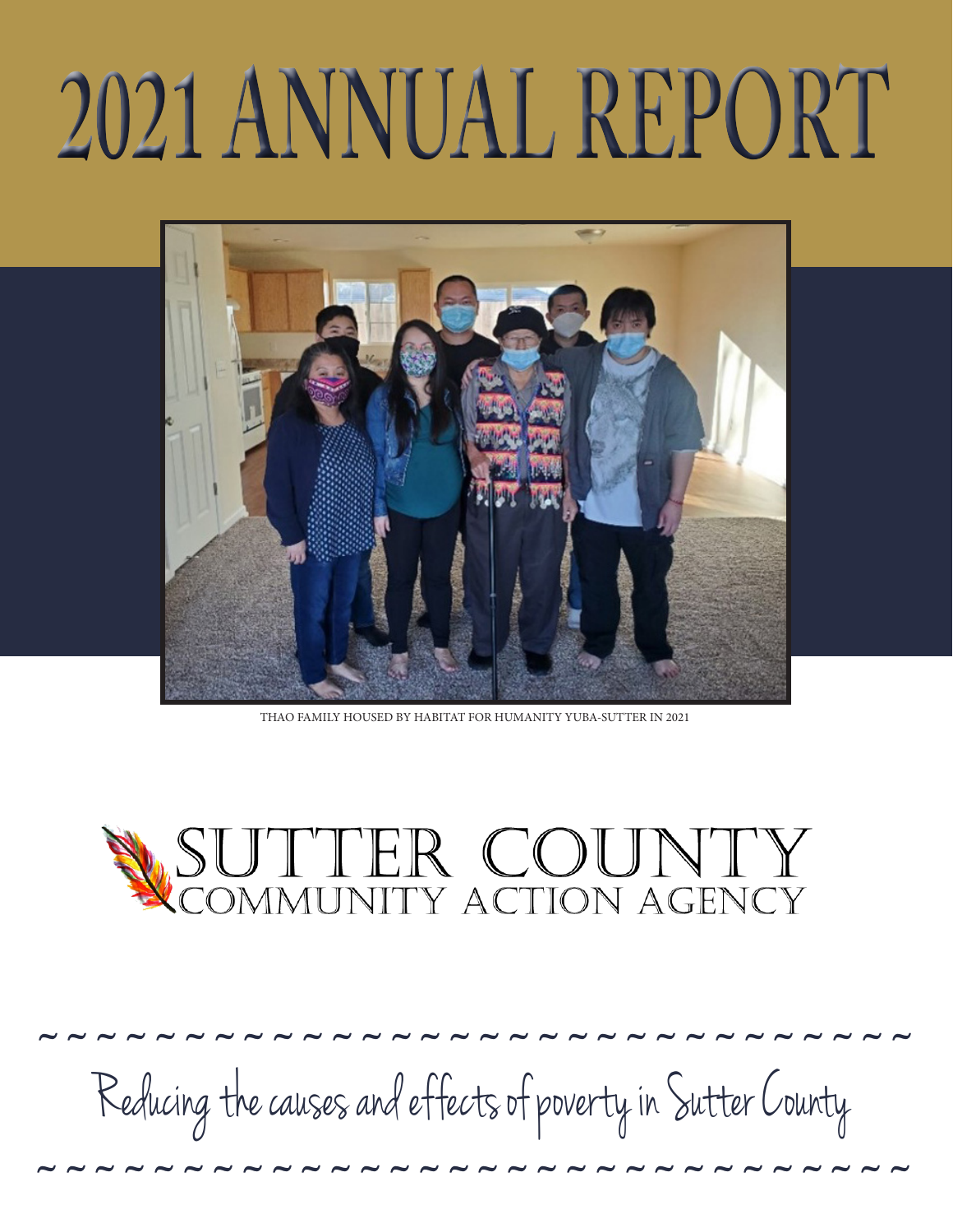Top 2020-2021 C ommunity Needs as identified in the Community Action Plan ˜˜˜˜˜˜˜˜˜˜˜˜˜

˜˜˜˜˜˜˜˜˜˜˜˜˜˜˜˜˜ **HOMELESSNESS (PREVENTION & REDUCTION) CREATION OF TEMPORARY/SEMI-PERMANENT HOUSING ACCESS TO MENTAL, BEHAVIORAL & SUBSTANCE ABUSE COUNSELING**

**OPPORTUNITY FOR HIGHER PAYING JOBS & REDUCED UNEMPLOYMENT**

# **2021 BOARD OF DIRECTORS**

#### **NNNNNNNNNNNN**

# **Public Sector Representatives**

District 1 - Christine Ivory District 2 - Dee Dee Brady District 3 - Barbara Fasano District 4 - Sharon Foote District 5 - Steve Hammarstrom

### **Private Sector Representatives**

Paul Basi Lonnie Perez Tom Reusser Diane Uutela Jeff Stephens

# **Low Income Representatives**

Kristine Cassidy Rick Millhollin Susan Podesta Michelle Downing Julius Murphy

# **2021 FUNDED PROJECTS**

### **HOMELESSNESS PREVENTION and REDUCTION**

Funding was allocated to Sutter Yuba Homeless Consortium to help manage a Coordinated Entry site at Hands of Hope in Yuba City, a one-stop location for homeless individuals and households for meals, showers and laundry, case management, life skills classes, legal support and referrals for housing, mental health and substance abuse services. Coordinated Entry funded partners included Adventist Health, Bridges to Housing, Casa de Esperanza, Habitat for Humanity, Hands of Hope, REST and The Salvation Army.

### **AFFORDABLE HOUSING**

Funding was allocated to Habitat for Humanity to support Harmony Village, a newly opened 62-unit permanent affordable housing facility in Sutter County for elderly, disabled and veterans with wrap around services.

### **OPPORTUNITY FOR HIGHER PAYING JOBS and REDUCED UNEMPLOYMENT**

Funding was allocated to E Center to provide paid internship positions for lowincome college students exploring a variety of career options including early childcare, marketing, business development, finance, human resources and more.

#### **SUPPORTIVE SERVICES**

Funding was allocated to NorCal Services for Deaf and Hard of Hearing to provide information referral, communication assistance, peer counseling, employment assistance, advocacy, independent living skills and community education.

### **SENIOR SERVICES**

Funding was allocated to Yuba-Sutter Legal Center for Seniors to provide free legal services and advocacy for low-income persons aged 60 and over in Sutter County to help them obtain or maintain their income, housing and medical care.

#### **COVID IMPACTED SERVICES**

Funding was allocated to eight different agencies to provide the following for homeless and low-income individuals/families affected by COVID-19:

- personal protective equipment, COVID testing
- **F** rent, mortgage, utility and general financial assistance
- delivery of meals to homebound elderly and health compromised
- at home legal services for homebound elderly and health compromised
- rent a facility to provide COVID safe emergency shelter, meals and case management
- **n** hotel room access for COVID exposed homeless and those with chronic health conditions

#### **AGENCY CAPACITY BUILDING**

Funding was allocated to Sutter Yuba Homeless Consortium to provide training to local nonprofit agencies for Homeless Management Information System (HMIS) data entry. HMIS provides the necessary data to monitor the efficiency of services provided to the homeless population. It also assists in tracking the progress toward housing and self-sufficiency for homeless households.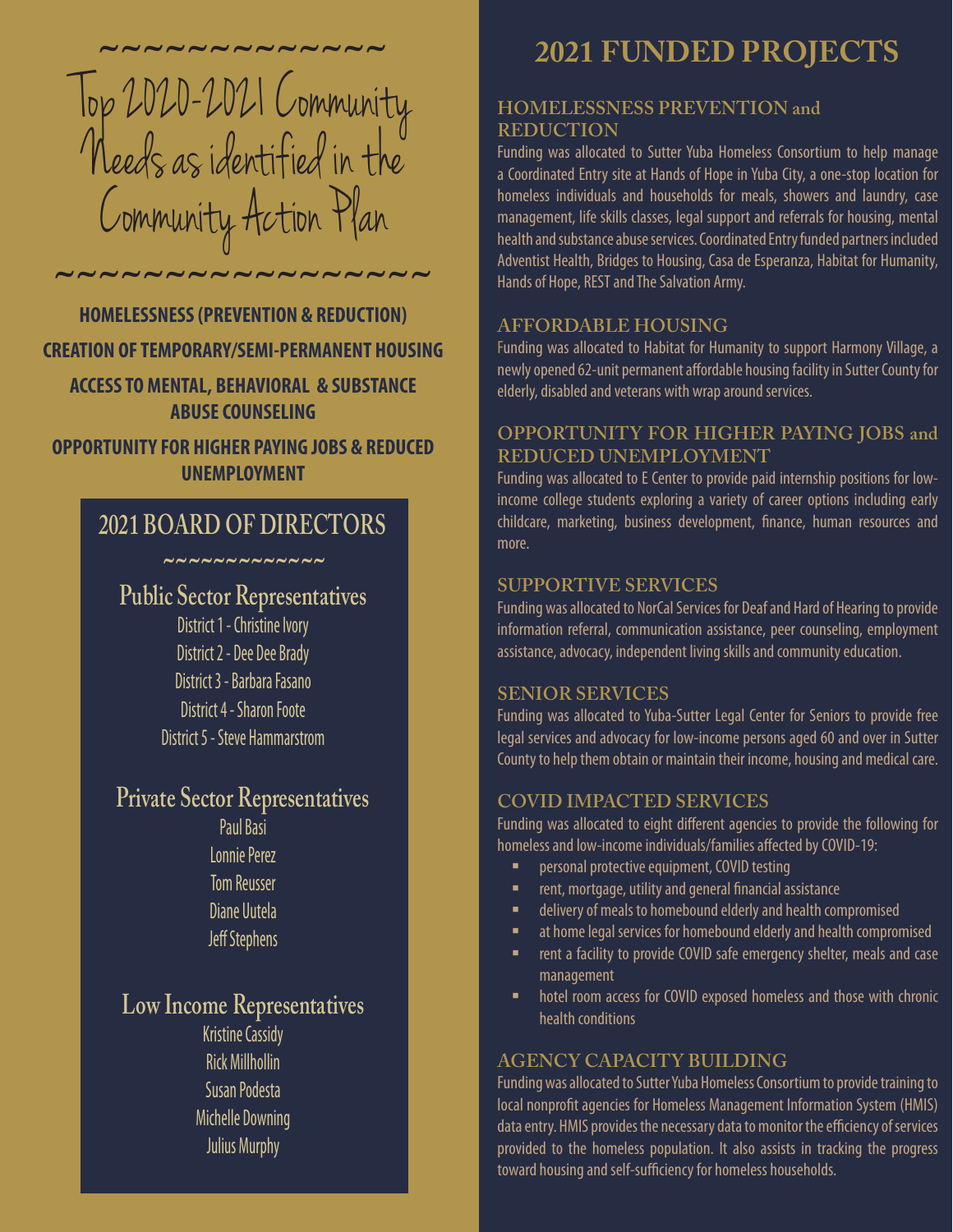# **BY THE NUMBERS**

**3,215 individuals were served in 2021**

### **Homelessness Prevention and Reduction**

- **46 individuals received financial literacy education including budgeting, credit repair and management**
- **160individuals received rental or mortgage assistance**
- **287 individuals received utility assistance**
- **157 households were entered into the Homeless Management Information System to be able to receive services to help them exit from homelessness**

## **Temporary and Semi-Permanent Housing (shelters/transitional)**

- **376 individuals obtained safe temporary shelter**
- **11 individuals obtained transitional housing**

### **Access to Mental, Behavioral and Substance Abuse Programs and Counseling**

- **39individuals obtained substance abuse counseling and attended support group meetings**
- **165 individuals received medical care and/or advice through the Street Nurse program**

### **Affordable Housing**

 **280 individuals obtained safe and affordable housing**

# **Opportunity for Higher Paying Jobs and Reduced Unemployment**

- **69 individuals received job readiness training and/ or vocational training, on-the-job work experience, resume development assistance**
- **21 unemployed adults obtained employment**



Move in day at Harmony Village

# **REVENUE**

# **CSBG Funding \$558,142 EXPENDITURES BY CATEGORY**

| <b>Employment</b>                            | \$50,000  |
|----------------------------------------------|-----------|
| <b>Health/Social Behavioral Development</b>  | \$59,170  |
| <b>Agency Capacity Building</b>              | \$15,937  |
| <b>Senior Services</b>                       | \$20,828  |
| <b>Housing</b>                               | \$104,975 |
| <b>Administrative</b>                        | \$47,401  |
| <b>Supportive Services/Coordinated Entry</b> | \$127,326 |
| <b>COVID Related Assistance</b>              | \$132,505 |



Move in day at Harmony Village